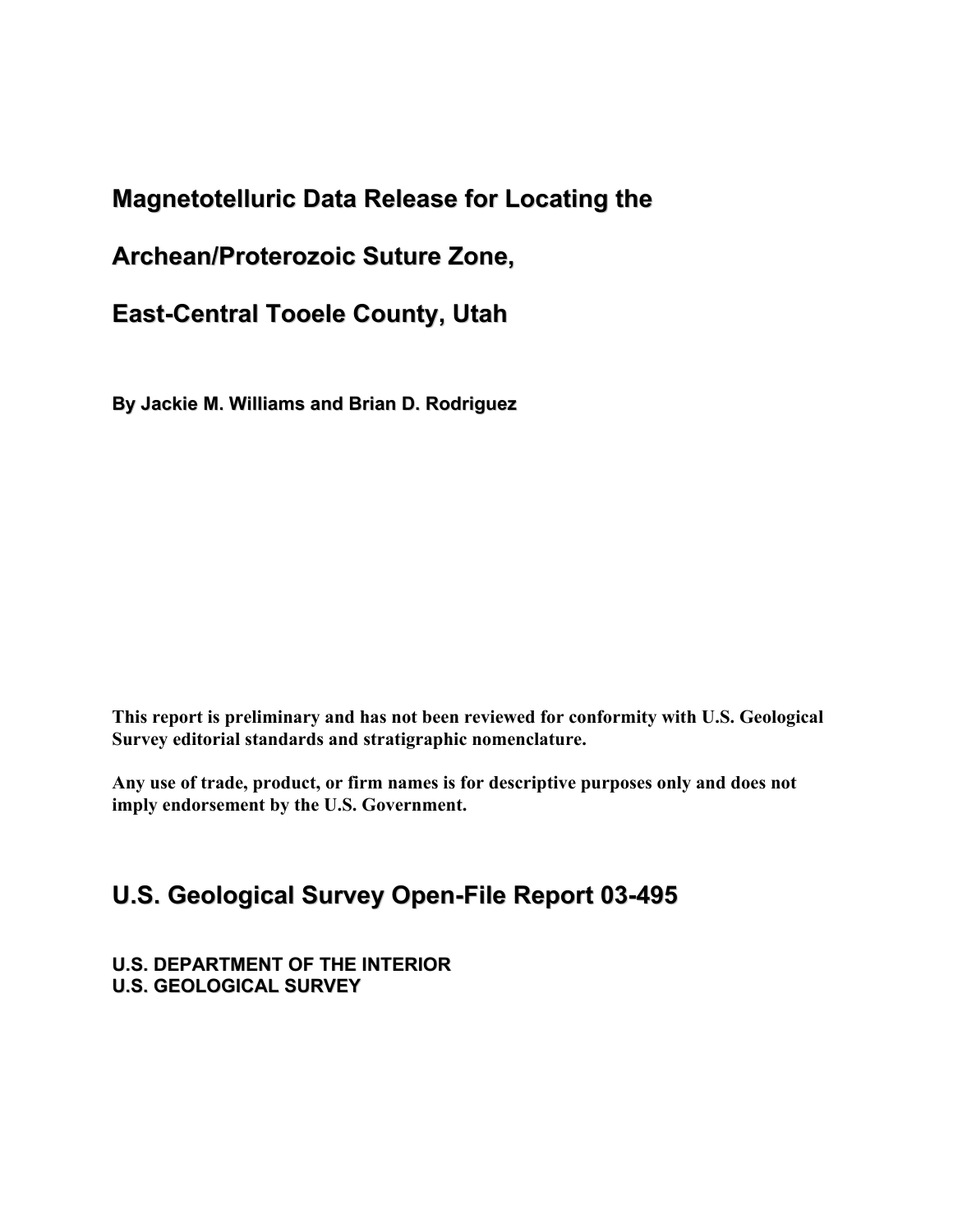#### TABLE OF CONTENTS TABLE OF CONTENTS

| INTRODUCTION                          |   |
|---------------------------------------|---|
| MAGNETOTELLURIC METHOD                |   |
| MAGNETOTELLURIC SURVEY                |   |
| MAGNETOTELLURIC DATA                  | 5 |
| REFERENCES CITED                      | 8 |
| APPENDIX - MAGNETOTELLURIC DATA PLOTS |   |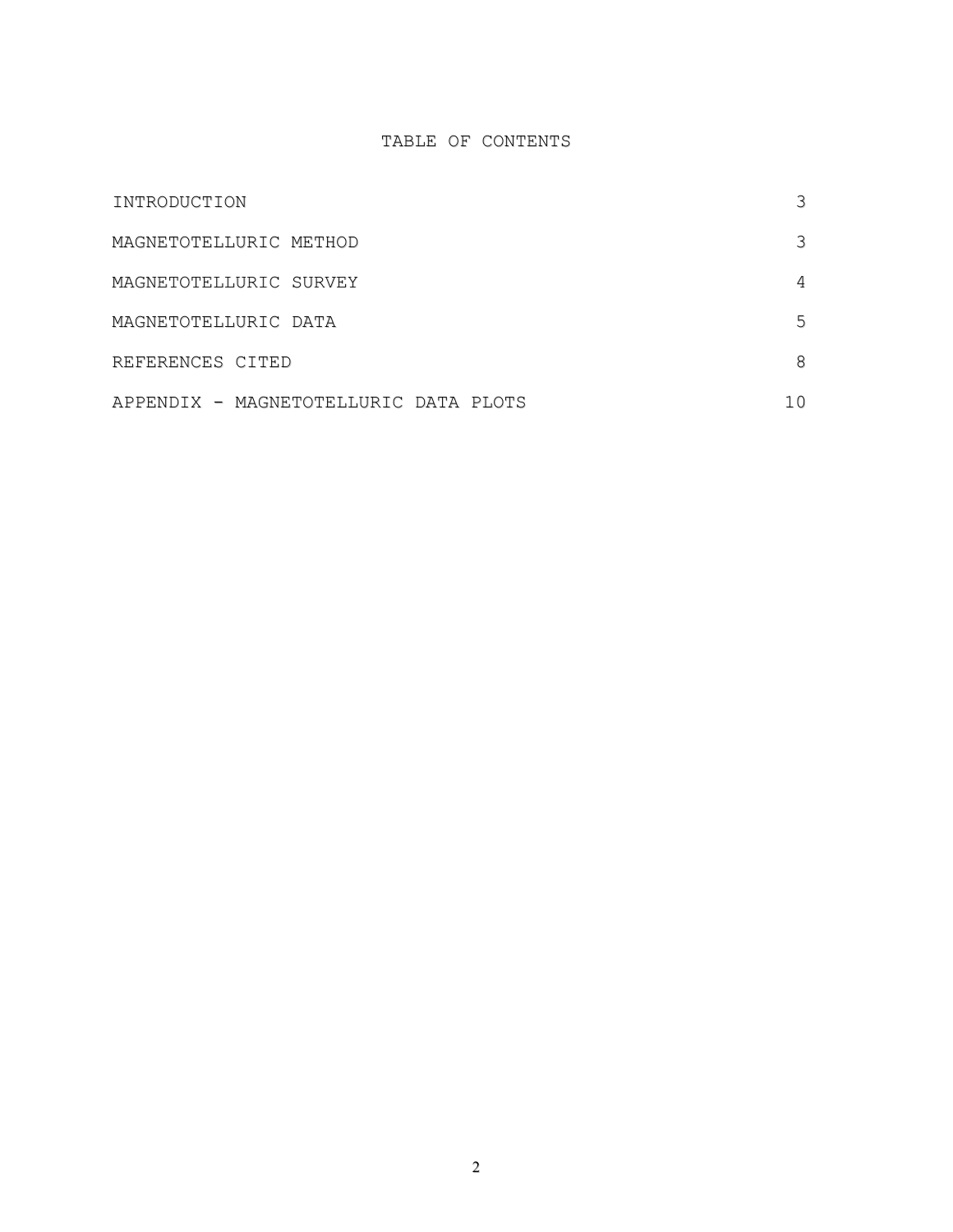### **INTRODUCTION INTRODUCTION**

Many sediment-hosted gold deposits occur along linear trends Many sediment-hosted gold deposits occur along linear trends in the Great Basin. The distribution and genesis of these in the Great Basin. The distribution and genesis of these deposits in the Great Basin is not fully understood. In general, deposits in the Great Basin is not fully understood. In general, most models agree that regional structures played an important most models agree that regional structures played an important role in the spatial distribution of these deposits (e.g. Arehart role in the spatial distribution of these deposits (e.g. Arehart and others, 1993; Ilchik and Barton, 1997; Radtke, 1985; Shawe, and others, 1993; Ilchik and Barton, 1997; Radtke, 1985; Shawe, 1991; Sillitoe and Bonham, 1990; Tosdal, 1998). To investigate 1991; Sillitoe and Bonham, 1990; Tosdal, 1998). To investigate crustal structures that may be related to the genesis of gold crustal structures that may be related to the genesis of gold deposits in the Great Basin, a regional south-north profile of deposits in the Great Basin, a regional south-north profile of magnetotelluric (MT) soundings was acquired in 2003 (Figure 1). magnetotelluric (MT) soundings was acquired in 2003 (Figure 1). Resistivity modeling of the MT data can be used to investigate Resistivity modeling of the MT data can be used to investigate buried structures or sutures that may have influenced subsequent buried structures or sutures that may have influenced subsequent tectonism, sedimentation, and regional fluid flow. The goal of this survey is to infer the location of the Archean/Proterozoic this survey is to infer the location of the Archean/Proterozoic suture zone in east-central Tooele County, Utah. The purpose of suture zone in east-central Tooele County, Utah. The purpose of this report is to release the MT sounding data; no interpretation this report is to release the MT sounding data; no interpretation of the data is included. of the data is included.

### **MAGNETOTELLURIC METHOD MAGNETOTELLURIC METHOD**

The magnetotelluric (MT) method is a passive surface The magnetotelluric (MT) method is a passive surface geophysical technique, which uses the earth's natural geophysical technique, which uses the earth's natural electromagnetic fields to investigate the electrical resistivity electromagnetic fields to investigate the electrical structure of the subsurface. The resistivity of geologic units structure of the subsurface. The resistivity of geologic units is largely dependent upon their fluid content, porosity, degree is largely dependent upon their fluid content, porosity, degree of fracturing, temperature, and conductive mineral content (Keller, 1989). Saline fluids within the pore spaces and (Keller, 1989). Saline fluids within the pore spaces and fracture openings can reduce resistivities in a resistive rock fracture openings can reduce resistivities in a resistive rock matrix. Also, resistivity can be lowered by the presence of matrix. Also, resistivity can be lowered by the presence of conductive clay minerals, carbon, and metallic mineralization. conductive clay minerals, carbon, and metallic mineralization. It is common for altered volcanic rocks to contain authigenic It is common for altered volcanic rocks to contain authigenic minerals that have resistivities ten times lower than those of minerals that have resistivities ten times lower than those of the surrounding rocks (Nelson and Anderson, 1992). Increased the surrounding rocks (Nelson and Anderson, 1992). Increased temperatures cause higher ionic mobility and mineral activation temperatures cause higher ionic mobility and mineral activation energy, reducing rock resistivities significantly. Unaltered, energy, reducing rock resistivities significantly. Unaltered, unfractured igneous rocks are moderately to highly resistive unfractured igneous rocks are moderately to highly resistive (hundreds to thousands of ohm-m), whereas fault zones will show (hundreds to thousands of ohm-m), whereas fault zones will show low resistivity (less than 100 ohm-m) when they are comprised of low resistivity (less than 100 ohm-m) when they are comprised of rocks fractured enough to have hosted fluid transport and consequent mineralogical alteration (Eberhart-Phillips and consequent mineralogical alteration (Eberhart-Phillips and others, 1995). Carbonate rocks are moderately to highly others, 1995). Carbonate rocks are moderately to highly<br>resistive (hundreds to thousands of ohm-m) depending upon their fluid content, porosity, fracturing, and impurities. Marine fluid content, porosity, fracturing, and impurities. Marine shales, mudstones, and clay-rich alluvium are normally very shales, mudstones, and clay-rich alluvium are normally very conductive (a few ohm-m to tens of ohm-m). Unaltered, conductive (a few ohm-m to tens of ohm-m). Unaltered, metamorphic rocks (non-graphitic) are moderately to highly metamorphic rocks (non-graphitic) are moderately to highly resistive (hundreds to thousands of ohm-m). Tables of electrical resistive (hundreds to thousands of ohm-m). Tables of electrical resistivity for a variety of rocks, minerals and geological resistivity for a variety of rocks, minerals and geological environments may be found in Keller (1987) and Palacky (1987). environments may be found in Keller (1987) and Palacky (1987).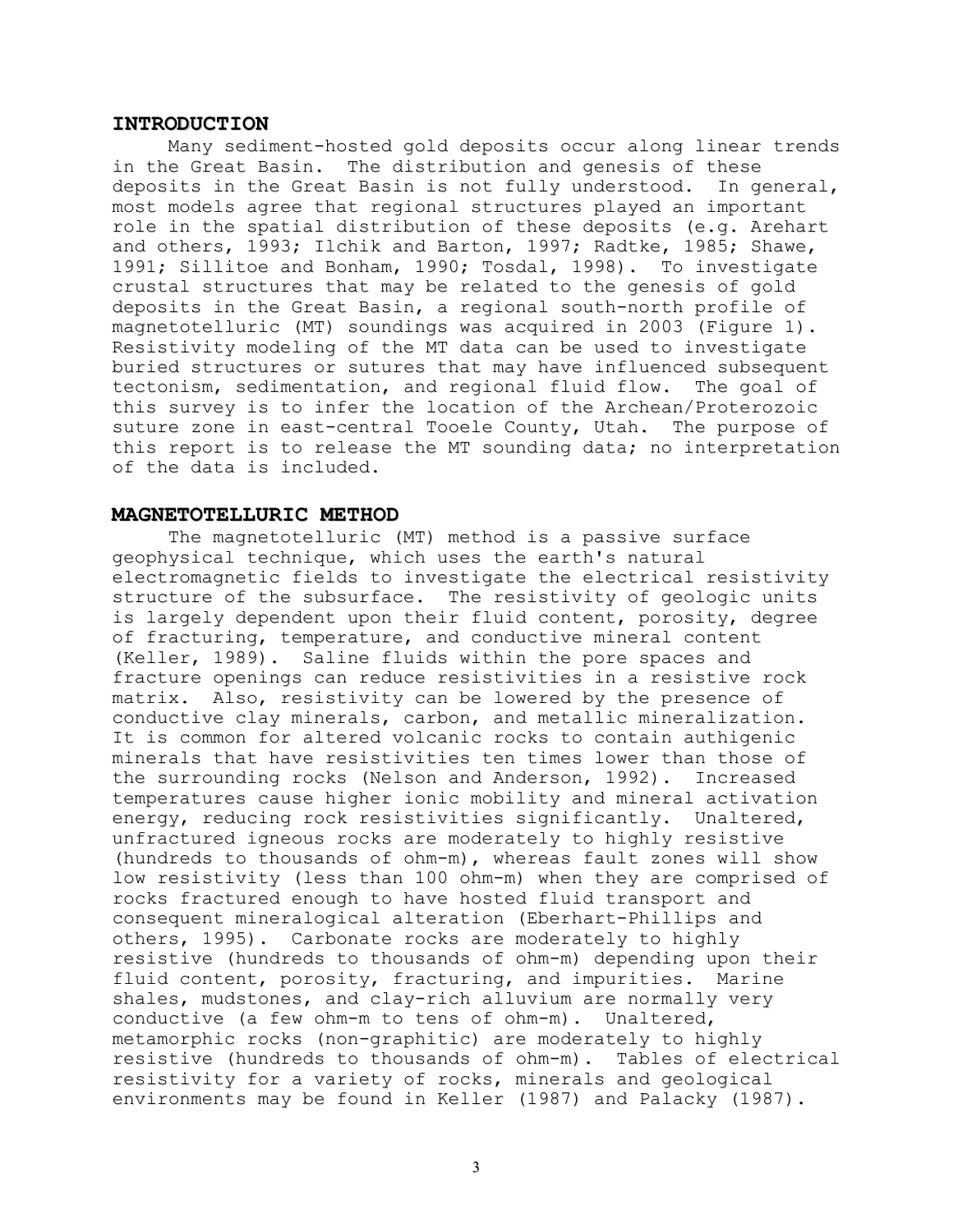The MT method can be used to probe the crust from depths of The MT method can be used to probe the crust from depths of tens of meters to depths of tens of kilometers (Vozoff, 1991). tens of meters to depths of tens of kilometers (Vozoff, 1991). Natural variations of the Earth's magnetic and electric fields Natural variations of the Earth's magnetic and electric fields are measured and recorded at each MT station. The primary are measured and recorded at each MT station. The primary frequency bands used by the MT method are 10,000 Hz to 1 Hz from frequency bands used by the MT method are 10,000 Hz to 1 Hz from worldwide lightning activity and 1 Hz to 0.0001 Hz from worldwide lightning activity and 1 Hz to 0.0001 Hz from geomagnetic micro-pulsations. The natural electric and magnetic geomagnetic micro-pulsations. The natural electric and magnetic fields propagate vertically in the earth because the very large fields propagate vertically in the earth because the very large resistivity contrast between the air and the earth causes a vertical refraction of both fields transmitted into the earth vertical refraction of both fields transmitted into the earth (Vozoff, 1972). (Vozoff, 1972).

The natural electric and magnetic fields are recorded in two The natural electric and magnetic fields are recorded in two orthogonal, horizontal directions. The vertical magnetic field orthogonal, horizontal directions. The vertical magnetic field ("tipper") is also recorded. The resulting time-series signals ("tipper") is also recorded. The resulting time-series signals are used to derive the tensor apparent resistivities and phases. are used to derive the tensor apparent resistivities and phases. First, the signals are converted to complex cross-spectra using First, the signals are converted to complex cross-spectra using FFT (fast-Fourier-transform) techniques. Then, least-squares, FFT (fast-Fourier-transform) techniques. Then, least-squares, cross-spectral analysis (Bendat and Piersol, 1971) is used to cross-spectral analysis (Bendat and Piersol, 1971) is used to solve for a transfer function that relates the observed electric solve for a transfer function that relates the observed electric fields to the magnetic fields under the assumption that the Earth fields to the magnetic fields under the assumption that the Earth consists of a two-input, two-output, linear system with the consists of a two-input, two-output, linear system with the magnetic fields as input and the electric fields as output. magnetic fields as input and the electric fields as output. Prior to conversion to apparent resistivity and phase, the tensor Prior to conversion to apparent resistivity and phase, the tensor is normally rotated into principal directions that correspond to is normally rotated into principal directions that correspond to the direction of maximum and minimum apparent resistivity. For a the direction of maximum and minimum apparent resistivity. For a two-dimensional (2-D) Earth, the MT fields can be de-coupled into two-dimensional (2-D) Earth, the MT fields can be de-coupled into transverse electric (TE) and transverse magnetic (TM) modes; 2-D transverse electric (TE) and transverse magnetic (TM) modes; 2-D modeling is generally done to fit both modes. When the geology modeling is generally done to fit both modes. When the geology satisfies the 2-D assumption, the MT data for the TE mode is for satisfies the 2-D assumption, the MT data for the TE mode is for the electric field parallel to geologic strike, and the data for the electric field parallel to geologic strike, and the data for the TM mode is for the electric field across strike. The MT the TM mode is for the electric field across strike. The MT method is well suited for studying complicated geological method is well suited for studying complicated geological environments because the electric and magnetic relations are environments because the electric and magnetic relations are sensitive to vertical and horizontal variations in resistivity. The method is capable of establishing whether the electromagnetic The method is capable of establishing whether the electromagnetic fields are responding to subsurface terranes of effectively 1-, fields are responding to subsurface terranes of effectively 1-, 2-, or 3-dimensions. An introduction to the MT method and 2-, or 3-dimensions. An introduction to the MT method and references for a more advanced understanding are contained in references for a more advanced understanding are contained in Dobrin and Savit (1988) and Vozoff (1991). Dobrin and Savit (1988) and Vozoff (1991).

### **MAGNETOTELLURIC SURVEY MAGNETOTELLURIC SURVEY**

Twelve stations were collected primarily along Skull Valley Twelve stations were collected primarily along Skull and extending south into the northern Sevier Desert in the summer and extending south into the northern Sevier Desert in the summer of 2003. The station locations were chosen to cross the of 2003. The station locations were chosen to cross the Archean/Proterozoic suture zone based on an inferred location Archean/Proterozoic suture zone based on an inferred location from unpublished basement gravity maps (Grauch, 2003) and for from unpublished basement gravity maps (Grauch, 2003) and for proximity to roads and avoidance of electrical noise, such as proximity to roads and avoidance of electrical noise, such as power lines. All stations were collected with a portable EMI power lines. All stations were collected with a portable EMI MT-1 system (EMI, 1996). Horizontal electric fields were sensed MT-1 system (EMI, 1996). Horizontal electric fields were sensed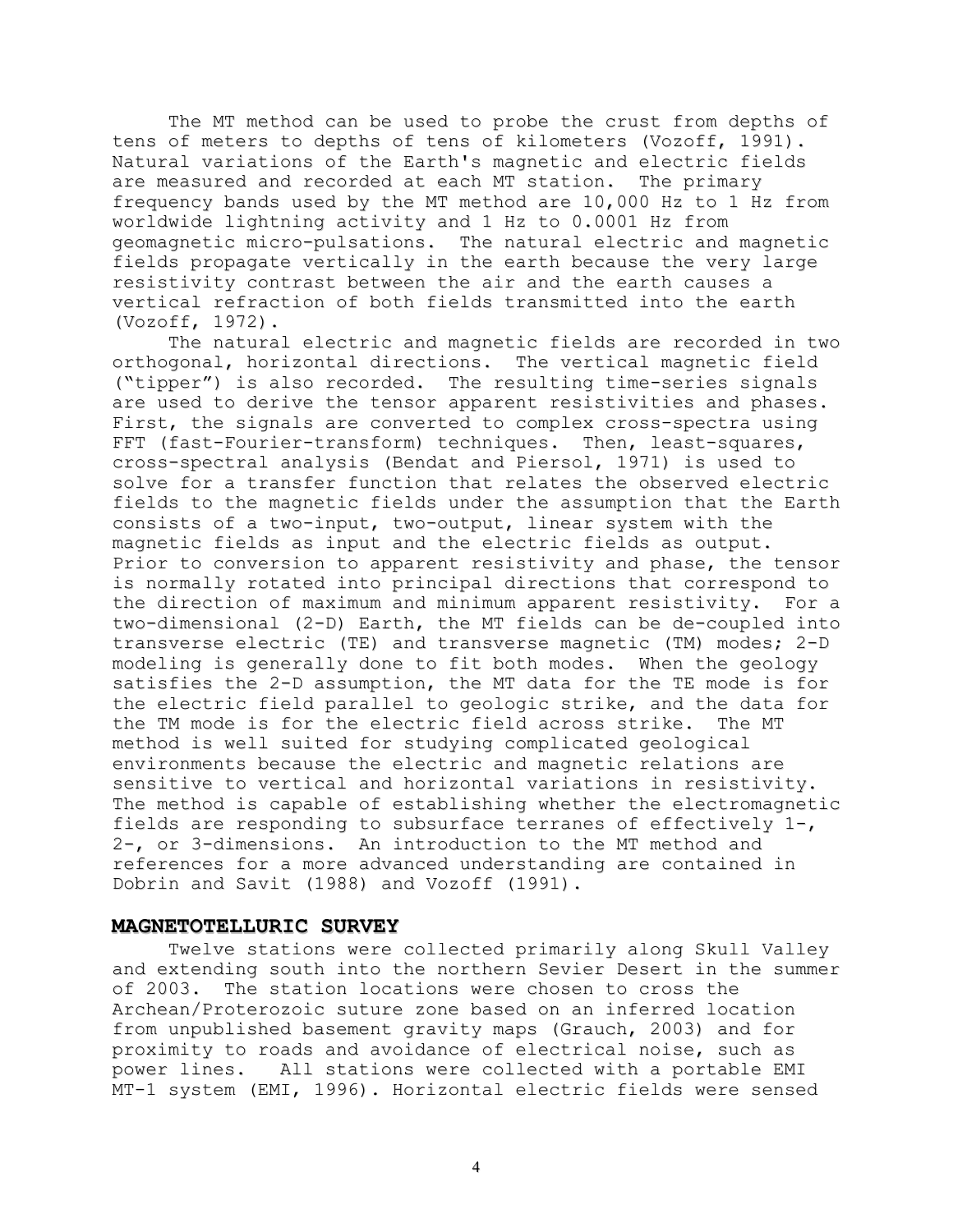using copper sulfate porous pots placed in an L-shaped, three-using copper sulfate porous pots placed in an L-shaped, threeelectrode array with dipole lengths of 30 m. The orthogonal, electrode array with dipole lengths of 30 m. The orthogonal,<br>horizontal magnetic fields in the direction of the electric-field measurement array were sensed using permalloy-cored induction measurement array were sensed using permalloy-cored induction coils. Frequencies sampled ranged from 70 to .009Hz using single coils. Frequencies sampled ranged from 70 to .009Hz using single station recordings of both orthogonal horizontal components of station recordings of both orthogonal horizontal components of the electric and magnetic fields, along with the vertical the electric and magnetic fields, along with the vertical magnetic field. magnetic field.

The following table shows the twelve MT station locations as The following table shows the twelve MT station locations as recorded using a global positioning system during field recorded using a global positioning system during field acquisition. Coordinates are referenced to the 1866 Clarke acquisition. Coordinates are referenced to the 1866 Clarke spheroid and North American 1927 Western United States datum. spheroid and North American 1927 Western United States datum. Longitude and latitude format is degrees:minutes:seconds. Longitude and latitude format is degrees:minutes:seconds. Universal Transverse Mercator units are in meters. Station Universal Transverse Mercator units are in meters. Station elevation is given in meters. The accuracy of the x, y, and z component is + or – 5 meters. component is + or – 5 meters.

|              |          | UTM       | UTM          |                          |
|--------------|----------|-----------|--------------|--------------------------|
| Longitude    | Latitude | North (m) | East(m)      | Elev(m)                  |
| $-112:35:40$ | 39:49:57 |           |              | 1530                     |
| $-112:36:19$ | 39:54:35 | 4,418,751 |              | 1665                     |
| $-112:37:26$ | 40:00:17 | 4,429,322 | 12, 361, 381 | 1830                     |
| $-112:40:45$ | 40:05:19 | 4,438,753 | 12,356,908   | 1560                     |
| $-112:41:53$ | 40:11:16 | 4,449:771 | 12,355,449   | 1495                     |
| $-112:47:37$ | 40:16:50 | 4,460,247 | 12,347,528   | 1540                     |
| $-112:48:03$ | 40:21:40 | 4,469,183 | 12,347,087   | 1415                     |
| $-112:50:48$ | 40:27:11 | 4,479,458 | 12,343,417   | 1360                     |
| $-112:43:48$ | 40:33:45 | 4,490,176 | 12,353,509   | 1390                     |
| $-112:40:54$ | 40:37:32 | 4,498,338 | 12,357,757   | 1380                     |
| $-112:41:21$ | 40:42:41 | 4,507,884 | 12,357,317   | 1295                     |
| $-112:42:51$ | 40:50:28 | 4,522,335 | 12,355,484   | 1300                     |
|              |          |           | 4,410,172    | 12,363,559<br>12,362,773 |

### **MAGNETOTELLURIC DATA MAGNETOTELLURIC DATA**

The recorded time-series data were transformed to the The recorded time-series data were transformed to the frequency domain and processed to determine a two-dimensional frequency domain and processed to determine a two-dimensional apparent resistivity and phase tensor at each site. Rotation of apparent resistivity and phase tensor at each site. Rotation of the impedance tensor to maximum and minimum directions allows for the impedance tensor to maximum and minimum directions allows for decoupling into the TE and TM modes. decoupling into the TE and TM modes.

Although true remote reference techniques were not used in Although true remote reference techniques were not used in our survey, we did sort cross-power files to select optimal our survey, we did sort cross-power files to select optimal signal-to-noise time series data sets (see Appendix). signal-to-noise time series data sets (see Appendix).

The effects of near-surface resistivity anomalies cause The effects of near-surface resistivity anomalies cause "static shifts" (Sternberg et al., 1988) in the data. Static "static shifts" (Sternberg et al., 1988) in the data. Static shift is significant in stations 2, 4, 7, and 8. Cultural shift is significant in stations 2, 4, 7, and 8. Cultural features can affect the response of the MT system. Fences, features can affect the response of the MT system. Fences, pipelines, communication lines, railways and other man-made pipelines, communication lines, railways and other man-made conductors can contaminate the responses. conductors can contaminate the responses.

The figures in the Appendix represent the field-processed MT The figures in the Appendix represent the field-processed MT data for each station after the time series data were converted data for each station after the time series data were converted to the frequency domain and the tensor-transfer function was to the frequency domain and the tensor-transfer function was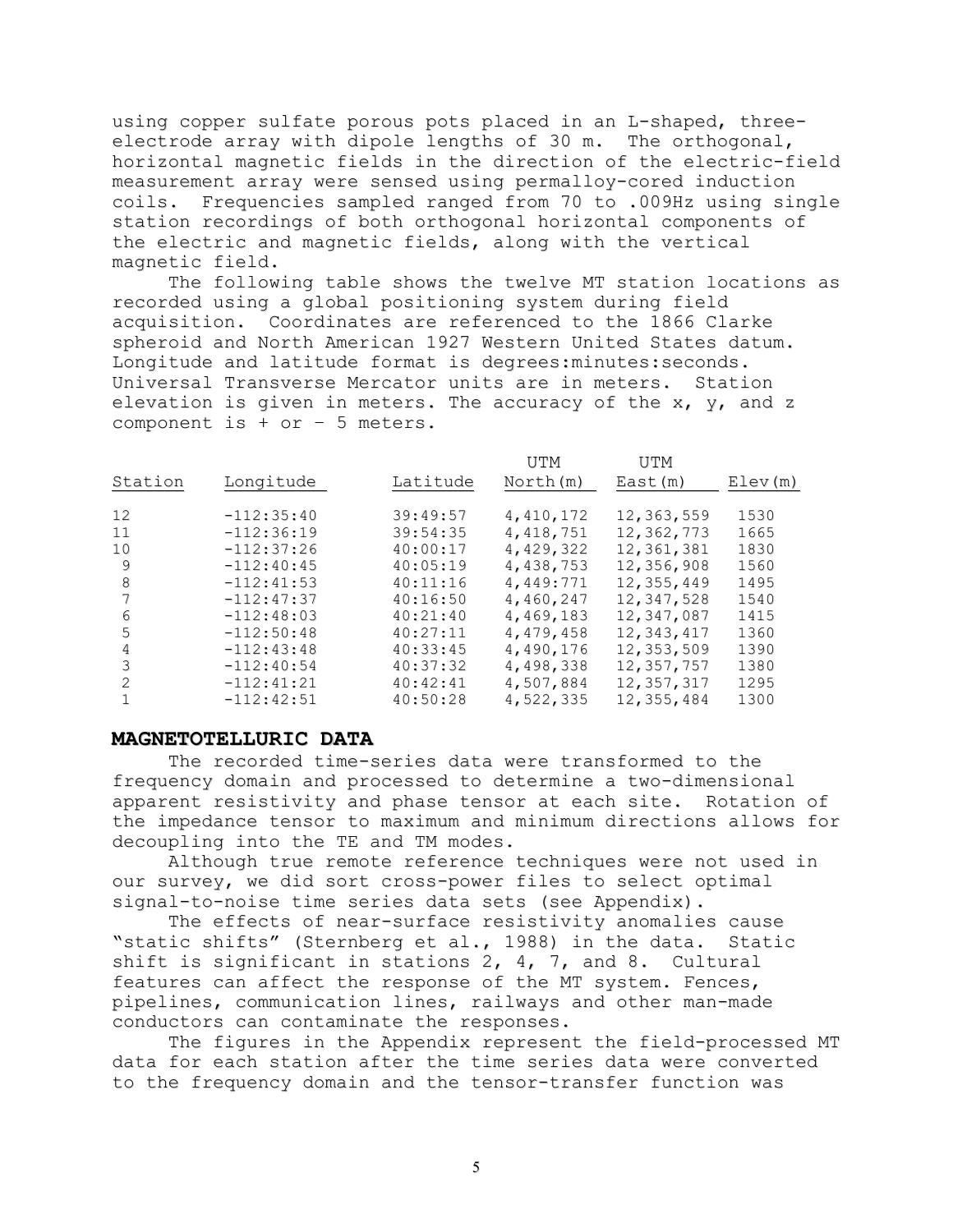rotated into principal directions as described above in the rotated into principal directions as described above in the "Magnetotelluric Method" section. "Magnetotelluric Method" section.

For each station, nine separate plots are given: For each station, nine separate plots are given:

```
1. Apparent Resistivity
1. Apparent Resistivity
```
- 2. Impedance Phase 2. Impedance Phase
- 3. Rotation Angle 3. Rotation Angle
- 4. Impedance Skew 4. Impedance Skew
- 5. Multiple Coherency
- 6. Impedance Polar Plots 5. Multiple 6. Impedance Polar Plots
- 7. Tipper Magnitude 7. Tipper Magnitude
- 8. Tipper Strike 8. Tipper Strike
- 9. HzHx and HzHy Coherency 9. HzHx and HzHy Coherency

Error bars on the Apparent Resistivity, Impedance Phase, Error bars on the Apparent Resistivity, Impedance Phase, Skew, Tipper Magnitude, and Tipper Strike plots represent Skew, Tipper Magnitude, and Tipper Strike plots represent probable errors within one standard deviation of the sample probable errors within one standard deviation of the sample variance (Gamble and others, 1979). variance (Gamble and others, 1979).

Apparent resistivity is the ratio of the electric field Apparent resistivity is the ratio of the electric field strength magnitude over the magnetic field strength magnitude for strength magnitude over the magnetic field strength magnitude for a given frequency. The impedance phase is proportional to the a given frequency. The impedance phase is proportional to the slope of the apparent resistivity curve on a log-log plot, but slope of the apparent resistivity curve on a log-log plot, but from a baseline at -45 degrees (Vozoff, 1991). A measure of the from a baseline at -45 degrees (Vozoff, 1991). A measure of the dimensionality for MT data is provided by the impedance skew of dimensionality for MT data is provided by the impedance skew of the impedance tensor (Vozoff, 1972). If the effective measured the impedance tensor (Vozoff, 1972). If the effective measured resistivity response to the geology beneath a MT station is truly resistivity response to the geology beneath a MT station is truly 1-D or 2-D, then the skew will be zero. Both instrument and 1-D or 2-D, then the skew will be zero. Both instrument and environmental sources of noise contribute to non-zero skew environmental sources of noise contribute to non-zero skew values, but are typically small (about 0.1) for relatively low values, but are typically small (about 0.1) for relatively low noise level recordings. Higher skews (above 0.2) are an noise level recordings. Higher skews (above 0.2) are an indication of either the resistivity response to 3-D geology or indication of either the resistivity response to 3-D geology or higher levels of noise. Man-made electrical noise, such as power higher levels of noise. Man-made electrical noise, such as power lines, power generators, moving vehicles and trains can have a lines, power generators, moving vehicles and trains can have a negative effect on MT data quality. All of these local negative effect on MT data quality. All of these local disturbances produce an incoherent noise mainly affecting disturbances produce an incoherent noise mainly affecting frequencies above 1 Hz. Other man-made electrical noise, such as frequencies above 1 Hz. Other man-made electrical noise, such as direct current electric trains and active cathodic protection of direct current electric trains and active cathodic protection of pipelines produce coherent electromagnetic signals mainly pipelines produce coherent electromagnetic signals mainlyaffecting frequencies below 1 Hz. affecting frequencies below 1 Hz.

In the survey area, noise from a number of small power lines In the survey area, noise from a number of small power lines and small moving vehicles was negligible at distances of 0.4 km and small moving vehicles was negligible at distances of 0.4 km and greater from the noise source. Power line levels were and greater from the noise source. Power line levels were measured at each site and were typically less than 20% of the measured at each site and were typically less than 20% of the maximum recordable signals. Noise from larger power lines, power maximum recordable signals. Noise from larger power lines, power generators, pipelines, and trains was negligible at distances generators, pipelines, and trains was negligible at distances greater than 5 km from those noise sources. Local lightning, greater than 5 km from those noise sources. Local lightning, wind, and rainstorms can also degrade data quality. These were avoided by not recording during active thunderstorm periods, avoided by not recording during active thunderstorm periods,<br>burying the magnetic induction coils and keeping the electric dipole wires flat on the ground surface minimizing wind noise. dipole wires flat on the ground surface minimizing wind noise.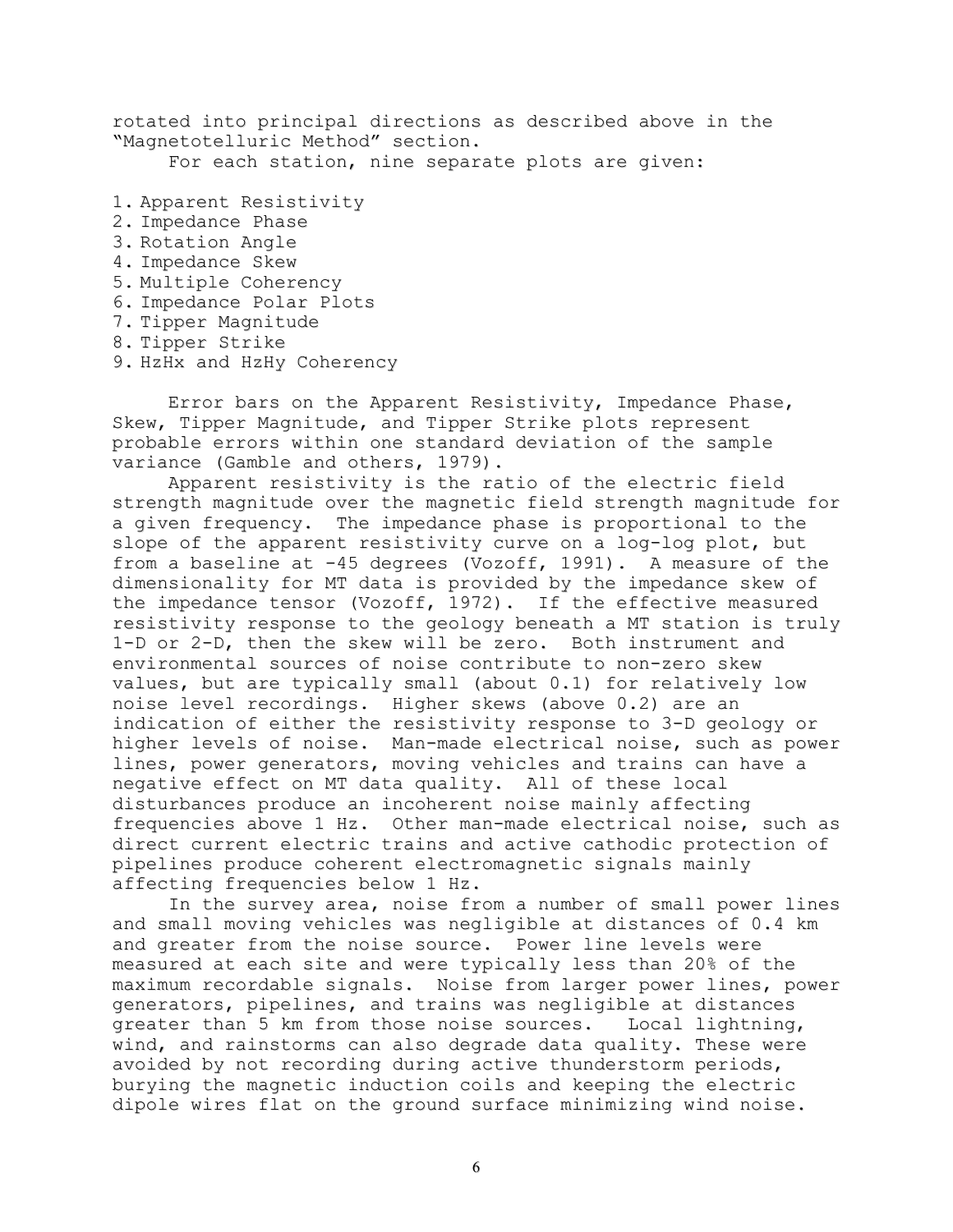Predicted values of the electric field can be computed from Predicted values of the electric field can be computed from the measured values of the magnetic field (Vozoff, 1991). The the measured values of the magnetic field (Vozoff, 1991). The coherence of the predicted electric field with the measured coherence of the predicted electric field with the measured electric field is a measure of the signal-to-noise ratio provided electric field is a measure of the signal-to-noise ratio provided in the multiple coherency plots. Values are normalized between 0 in the multiple coherency plots. Values are normalized between 0 and 1, where values at 0.5 signify signal levels equal to noise and 1, where values at 0.5 signify signal levels equal to noise levels. For this data set, coherencies were generally at an levels. For this data set, coherencies were generally at an acceptable level, except at times in the frequency range "dead acceptable level, except at times in the frequency range "dead band" (.1 to 5 HZ). band" (.1 to 5 HZ).

The figures in the Appendix represent the field-processed MT The figures in the Appendix represent the field-processed MT data at each station, which includes some data scatter and poor data at each station, which includes some data scatter and poor signal-to-noise ratios. Our only effort at removing noisy data signal-to-noise ratios. Our only effort at removing noisy data points was to visually inspect and select the best signal-to-points was to visually inspect and select the best signal-tonoise field data to combine into the final data plots. noise field data to combine into the final data plots.

The impedance polar plots provide a measure of the MT data The impedance polar plots provide a measure of the MT data dimensionality (Reddy and others, 1977). For 1-D resistivity dimensionality (Reddy and others, 1977). For 1-D resistivity structures, the principal impedance polar diagram (dashed line) structures, the principal impedance polar diagram (dashed line) is a circle. For 2-D or 3-D resistivity structures, the is a circle. For 2-D or 3-D resistivity structures, the principal impedance polar diagram (dashed line) elongates either principal impedance polar diagram (dashed line) elongates either parallel or perpendicular to strike direction. Over resistors, parallel or perpendicular to strike direction. Over the principal impedance polar diagram elongates perpendicular to the principal impedance polar diagram elongates perpendicular to strike direction and over conductors, the principal impedance strike direction and over conductors, the principal impedance polar diagram elongates parallel to strike direction. Also, for polar diagram elongates parallel to strike direction. Also, for 2-D resistivity structures, the additional impedance polar 2-D resistivity structures, the additional impedance polar diagram (solid line) attains the shape of a symmetric clover diagram (solid line) attains the shape of a symmetric clover leaf. For 3-D resistivity structures, the additional impedance leaf. For 3-D resistivity structures, the additional impedance polar diagram (solid line) elongates in one direction and its polar diagram (solid line) elongates in one direction and its amplitude is comparable to that of the principal impedance polar amplitude is comparable to that of the principal impedance polar diagram (dashed line). Stations 8 and 9 indicate a 3-D response diagram (dashed line). Stations 8 and 9 indicate a 3-D response below 0.05 Hz and 0.4 Hz, respectively. below 0.05 Hz and 0.4 Hz, respectively.

The tipper can be calculated when the vertical component of The tipper can be calculated when the vertical component of the magnetic field is measured. The tipper magnitude is a the magnetic field is measured. The tipper magnitude is a measure of the tipping of the magnetic field out of the measure of the tipping of the magnetic field out of the horizontal plane (Vozoff, 1991). The magnitude is zero for the horizontal plane (Vozoff, 1991). The magnitude is zero for the 1-D case and typically increases between 0.1 to 0.5, and rarely 1-D case and typically increases between 0.1 to 0.5, and rarely as great as 1, as it responds to vertical and sub-vertical as great as 1, as it responds to vertical and sub-vertical structures. The tipper strike is typically used to help resolve structures. The tipper strike is typically used to help resolve the 90-degree ambiguity in the impedance rotation angle. The the 90-degree ambiguity in the impedance rotation angle. The tipper magnitude of these stations was typically 0.1 to 0.6 over tipper magnitude of these stations was typically 0.1 to 0.6 over the lower frequencies indicating some vertical structure at the lower frequencies indicating some vertical structure at depth. The HzHx and HzHy coherency is a measure of the signal-depth. The HzHx and HzHy coherency is a measure of the signalto-noise ratio of the vertical magnetic field with respect to to-noise ratio of the vertical magnetic field with respect to each of the orthogonal horizontal magnetic field directions. each of the orthogonal horizontal magnetic field directions. Values are normalized between 0 and 1, where values at 0.5 Values are normalized between 0 and 1, where values at 0.5 signify signal levels equal to noise levels. These threecomponent magnetic field coherencies provide a check on the component magnetic field coherencies provide a check on the signal-to-noise ratio of the measured values in the tipper signal-to-noise ratio of the measured values in the tipper magnitude and tipper strike plots. magnitude and tipper strike plots.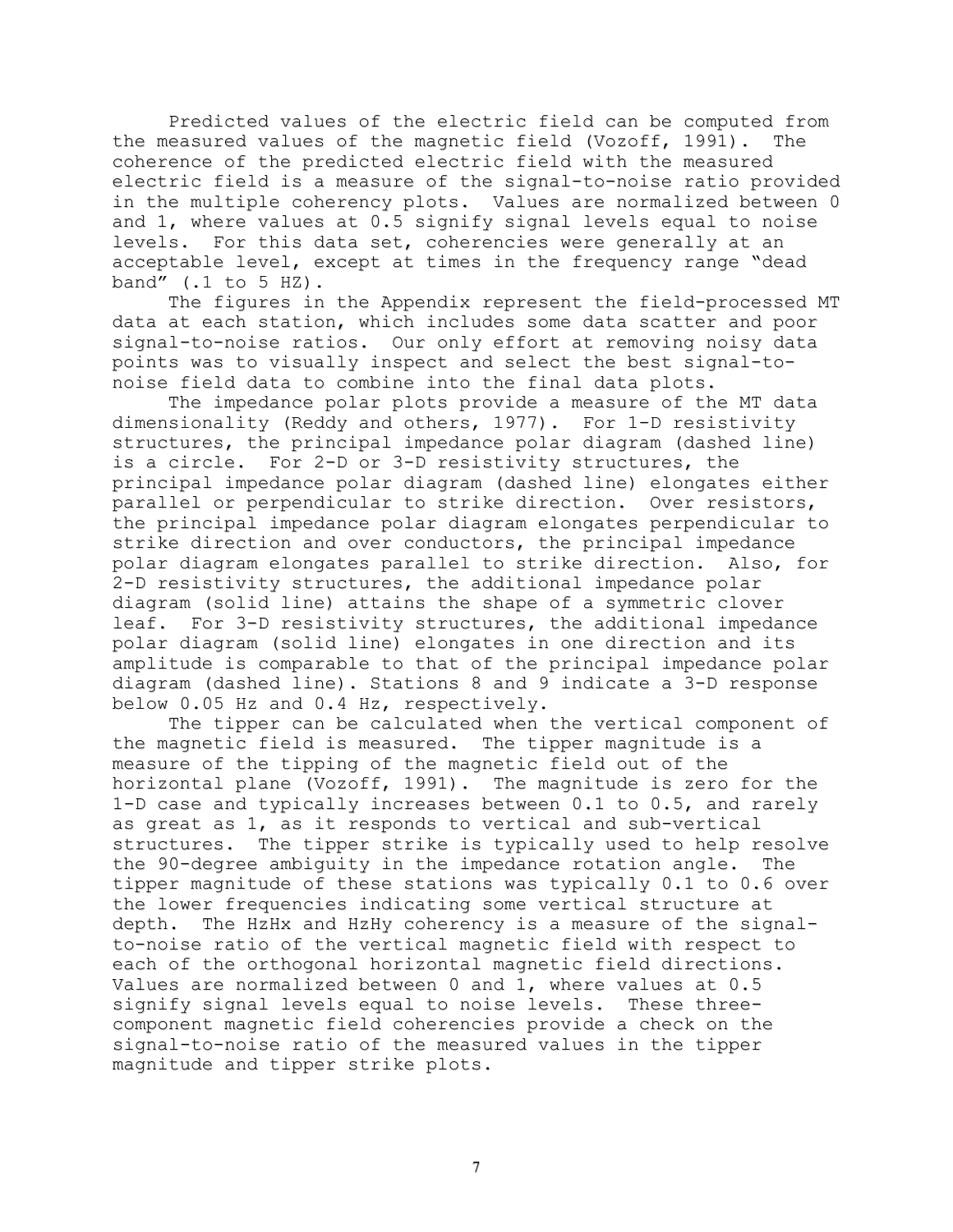### **REFERENCES CITED REFERENCES CITED**

- Arehart, G.B., Foland, K.A., Naeser, C.W., and Kesler, S.E., Arehart, G.B., Foland, K.A., Naeser, C.W., and Kesler, S.E., 1993, 40Ar/39Ar, K/Ar, and fission track geochronology of 1993, 40Ar/39Ar, K/Ar, and fission track geochronology of sediment-hosted disseminated gold deposits at Post-Betze, sediment-hosted disseminated gold deposits at Post-Betze,<br>Carlin Trend, northeastern Nevada: Economic Geology, vol. 88, no. 3, p. 622-646. 88, no. 3, p. 622-646.
- Bendat, J.S., and Piersol, A.G., 1971, Random Data: Analysis Bendat, J.S., and Piersol, A.G., 1971, Random Data: Analysis and Measurement Procedures: New York, Wiley Interscience, and Measurement Procedures: New York, Wiley Interscience, 407p. 407p.
- Dobrin, M.D., and Savit, C.H., 1988, Introduction to Dobrin, M.D., and Savit, C.H., 1988, Introduction to Geophysical Prospecting (4th ed.): New York, McGraw-Hill, Geophysical Prospecting (4th ed.): New York, McGraw-Hill, 867p. 867p.
- Eberhart-Phillips, D., Stanley, W.D., Rodriguez, B.D. and Eberhart-Phillips, D., Stanley, W.D., Rodriguez, B.D. and Lutter, W.J., 1995, Surface seismic and electrical methods Lutter, W.J., 1995, Surface seismic and electrical methods to detect fluids related to faulting: Journal of Geophysical to detect fluids related to faulting: Journal of Geophysical Research, vol. 100, no. B7, p. 12,919-12,936. Research, vol. 100, no. B7, p. 12,919-12,936.
- EMI, 1996, MT-1 magnetotelluric system operation manual, version EMI, 1996, MT-1 magnetotelluric system operation manual, version 3.2: ElectroMagnetic Instruments, Inc., Richmond, 3.2: ElectroMagnetic Instruments, Inc., Richmond, California, 220 p. California, 220 p.
- Gamble, T.D., Goubau, W.M. and Clarke, J., 1979b, Error analysis Gamble, T.D., Goubau, W.M. and Clarke, J., 1979b, Error analysis for remote reference magnetotellurics: Geophysics, v. 44, for remote reference magnetotellurics: Geophysics, v. 44, no. 5, p. 959-968. no. 5, p. 959-968.
- Grauch, V.J.S., 2003, Personal communications: U.S. Geological Grauch, V.J.S., 2003, Personal communications: U.S. Geological Survey, Denver, Colorado. Survey, Denver, Colorado.
- Ilchik, R.P. and Barton, M.D., 1997, An amagmatic origin of Ilchik, R.P. and Barton, M.D., 1997, An amagmatic origin of Carlin-type gold deposits: Economic Geology, vol. 92, no. 3, Carlin-type gold deposits: Economic Geology, vol. 92, no. 3, p. 269-288. p. 269-288.
- Keller, G.V., 1987, Rock and mineral properties, *in* Keller, G.V., 1987, Rock and mineral properties, *in*Electromagnetic Methods in Applied Geophysics Theory: M.N. Electromagnetic Methods in Applied Geophysics Theory: M.N. Nabighian, Ed., Society of Exploration Geophysicists, Tulsa, Nabighian, Ed., Society of Exploration Geophysicists, Tulsa, Oklahoma, v. 1, p. 13 51. Oklahoma, v. 1, p. 13 51.
- Keller, G.V., 1989, Electrical properties, *in* Carmichael, R.S., Ed., Practical handbook of physical properties of rocks and Ed., Practical handbook of physical properties of rocks and minerals: CRC Press, Boca Raton, Florida, p. 359-427. minerals: CRC Press, Boca Raton, Florida, p. 359-427.
- Nelson, P.H. and Anderson, L.A., 1992, Physical properties of Nelson, P.H. and Anderson, L.A., 1992, Physical properties of ash flow tuff from Yucca Mountain, Nevada: Journal of ash flow tuff from Yucca Mountain, Nevada: Journal of Geophysical Research, vol. 97, no. B5, p. 6823-6841. Geophysical Research, vol. 97, no. B5, p. 6823-6841.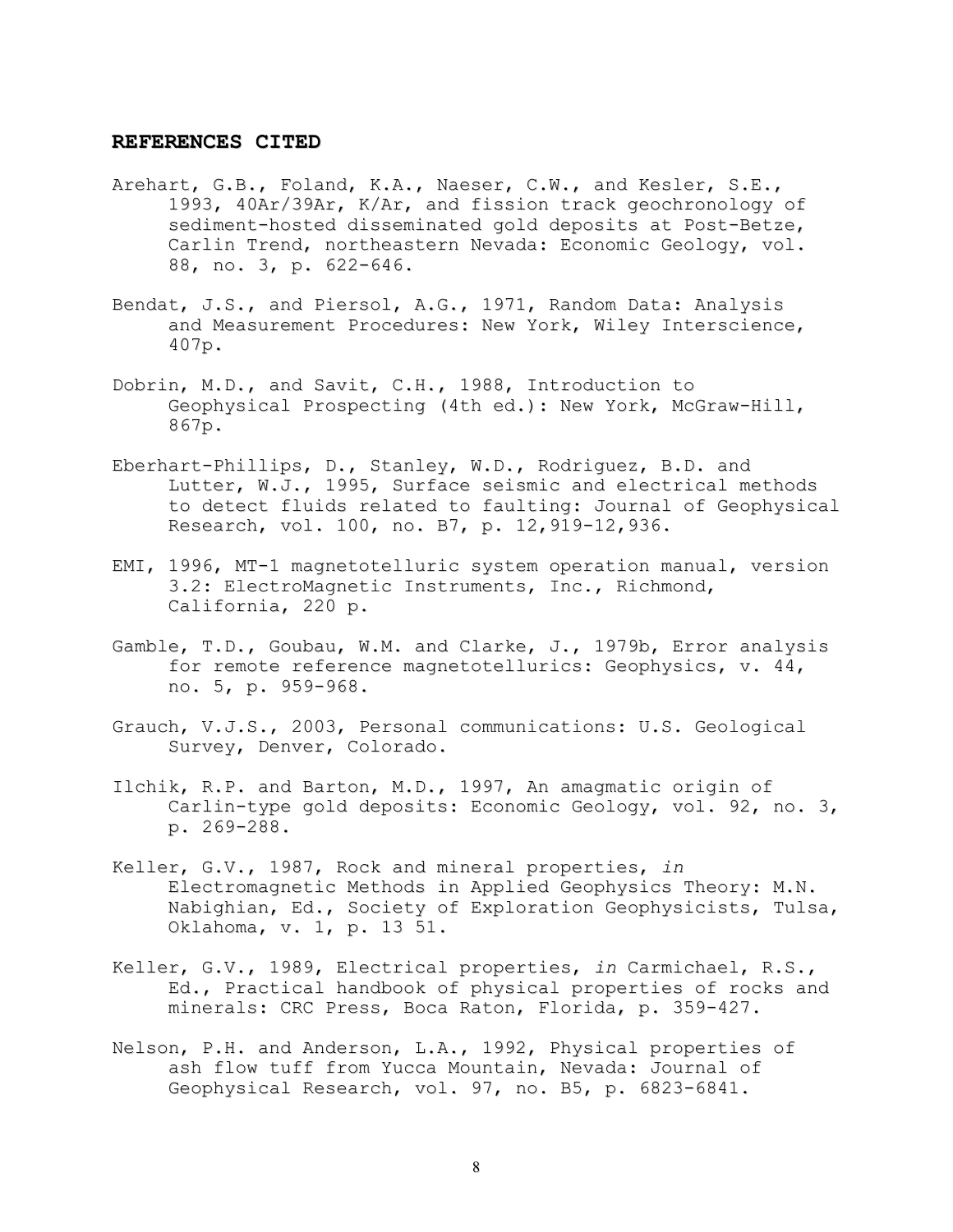- Palacky, G.J., 1987, Resistivity characteristics of geologic Palacky, G.J., 1987, Resistivity characteristics of geologic targets, *in* Electromagnetic Methods in Applied Geophysics targets, *in*Electromagnetic Methods in Applied Geophysics Theory: M.N. Nabighian, Ed., Society of Exploration Theory: M.N. Nabighian, Ed., Society of Exploration Geophysicists, Tulsa, Oklahoma, vol. 1, p. 53 129. Geophysicists, Tulsa, Oklahoma, vol. 1, p. 53 129.
- Radtke, A.S., 1985, Geology of the Carlin gold deposit, Nevada: Radtke, A.S., 1985, Geology of the Carlin gold deposit, Nevada: U.S. Geological Survey Professional Paper 1267, 124 p. U.S. Geological Survey Professional Paper 1267, 124 p.
- Reddy, I.K., Rankin, D., and Phillips, R.J., 1977, Three-Reddy, I.K., Rankin, D., and Phillips, R.J., 1977, Threedimensional modelling in magnetotelluric and magnetic dimensional modelling in magnetotelluric and magnetic variational sounding: Geophysics Journal of the Royal variational sounding: Geophysics Journal of the Royal Astronomical Society, vol. 51, p. 313-325. Astronomical Society, vol. 51, p. 313-325.
- Shawe, D.R., 1991, Structurally controlled gold trends imply Shawe, D.R., 1991, Structurally controlled gold trends imply large gold resources in Nevada, in Geology and ore deposits large gold resources in Nevada, in Geology and ore deposits of the Great Basin, Symposium Proceedings: Raines, G.L., of the Great Basin, Symposium Proceedings: Raines, G.L., Lisle, R.E., Schafe, R.W., Wilkinson, W.H., Eds., Geological Lisle, R.E., Schafe, R.W., Wilkinson, W.H., Eds., Geological Society of Nevada, Reno, vol. 1, p. 199-212. Society of Nevada, Reno, vol. 1, p. 199-212.
- Sillitoe, R.H. and Bonham, H.F., 1990, Sediment-hosted gold Sillitoe, R.H. and Bonham, H.F., 1990, Sediment-hosted gold deposits; distal products of magmatic-hydrothermal systems: deposits; distal products of magmatic-hydrothermal systems: Geology, vol. 18, no. 2, p. 157-161. Geology, vol. 18, no. 2, p. 157-161.
- Sternberg, B.K., Washburne, J.C., and Pellerin, L., 1988, Sternberg, B.K., Washburne, J.C., and Pellerin, L., 1988, Correction for the static shift in magnetotellurics using Correction for the static shift in magnetotellurics using transient electromagnetic soundings: Geophysics, vol. 53, p. transient electromagnetic soundings: Geophysics, vol. 53, p. 1459-1468. 1459-1468.
- Tosdal, R.M., 1998, Contributions to the gold metallogeny of Tosdal, R.M., 1998, Contributions to the gold metallogeny of northern Nevada: U.S. Geological Survey Open-File Report 98- northern Nevada: U.S. Geological Survey Open-File Report 98- 338, 290 p. 338, 290 p.
- Vozoff, K., 1972, The magnetotelluric method in the exploration Vozoff, K., 1972, The magnetotelluric method in the exploration of sedimentary basins: Geophysics, vol. 37, p. 98-141. of sedimentary basins: Geophysics, vol. 37, p. 98-141.
- Vozoff, K., 1991, The magnetotelluric method, *in* Electromagnetic Vozoff, K., 1991, The magnetotelluric method, *in* Electromagnetic methods in applied geophysics: M.N. Nabighian, Ed., Society methods in applied geophysics: M.N. Nabighian, Ed., Society of Exploration Geophysicists, Tulsa, Oklahoma, vol. 2, part B, p. 641-711. B, p. 641-711.